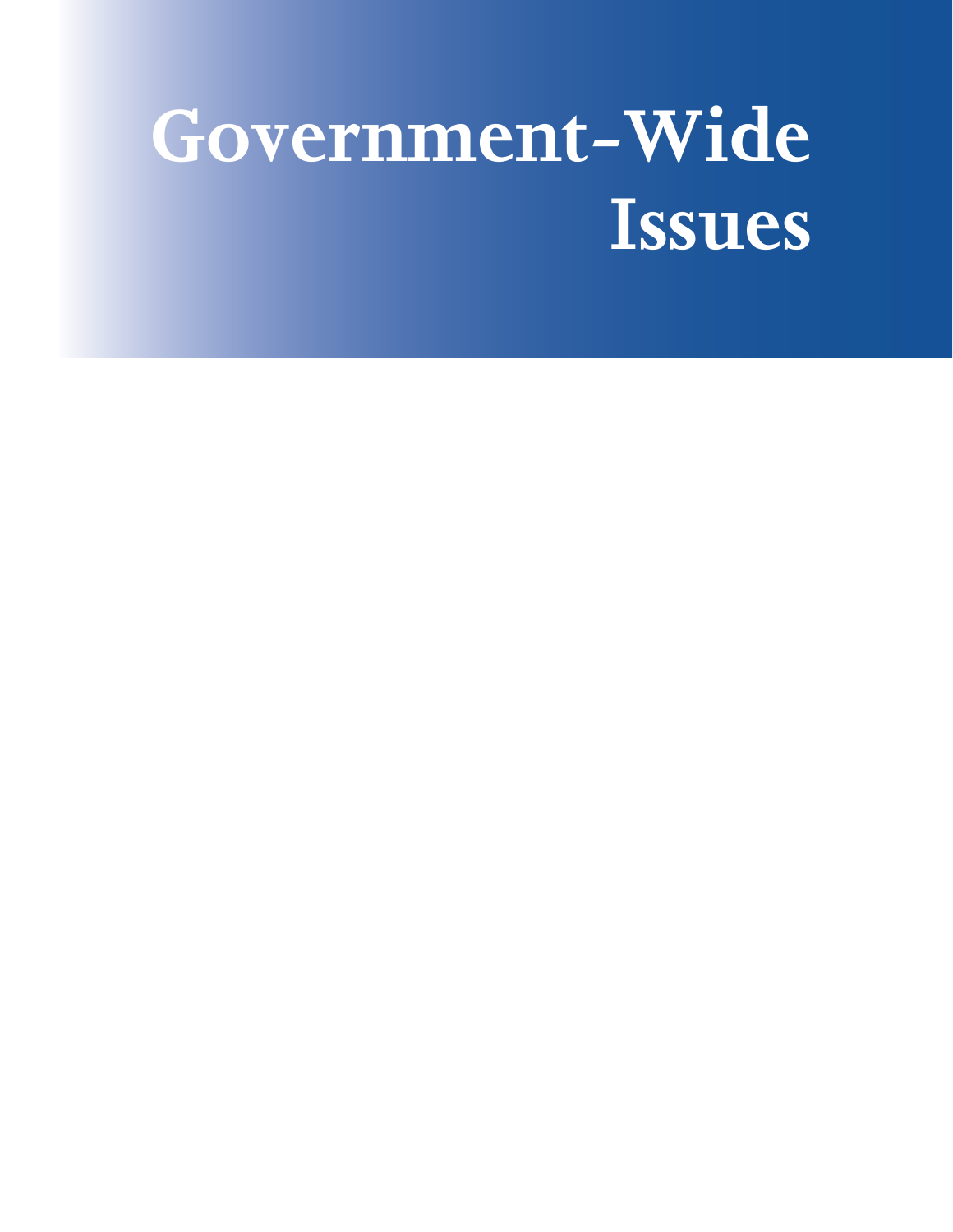# **BACKGROUND**

- **2.1** Adequate information and reporting on government's plans and performance (i.e., results or outcomes) are required, so Members of the Legislative Assembly (MLAs) can hold government accountable. In its simplest terms, accountability means the obligation to answer for an assigned responsibility.
- **2.2** An accountability relationship involves at least two parties, one who allocates or assigns responsibility, and one who accepts it, with an understanding to report upon results or outcomes. Exhibit 2.1 on page 26 provides a relatively simple two-dimensional overview of the key elements of an accountability relationship, including the role the audit function serves within it. This overview or model can be used when considering accountability at various levels within Provincial operations. For example:
	- government's accountability to the House of Assembly;
	- departmental and other public sector entities' accountability to government;
	- deputy head's or board's accountability to a Minister; and
	- management's accountability to a deputy head.
- **2.3** Exhibit 2.2 on page 26 provides an overview of the accountability organization with respect to the Provincial public sector. It is not intended to present all parties or relationships involved, but rather to emphasize the various levels that exist and that accountability to the public is relevant at all levels.
- **2.4** The purpose of this Chapter is to provide summary comments and observations on the quality of government's accountability information and reporting available to the MLAs, including the Province's annual financial statements.

## **RESULTS IN BRIEF**

- **2.5** The following are our principal observations this year.
	- Government released its *Annual Accountability Report* for the year ended March 31, 2002 on December 20, 2002. Reporting for the 2002-03 year is due by December 31, 2003.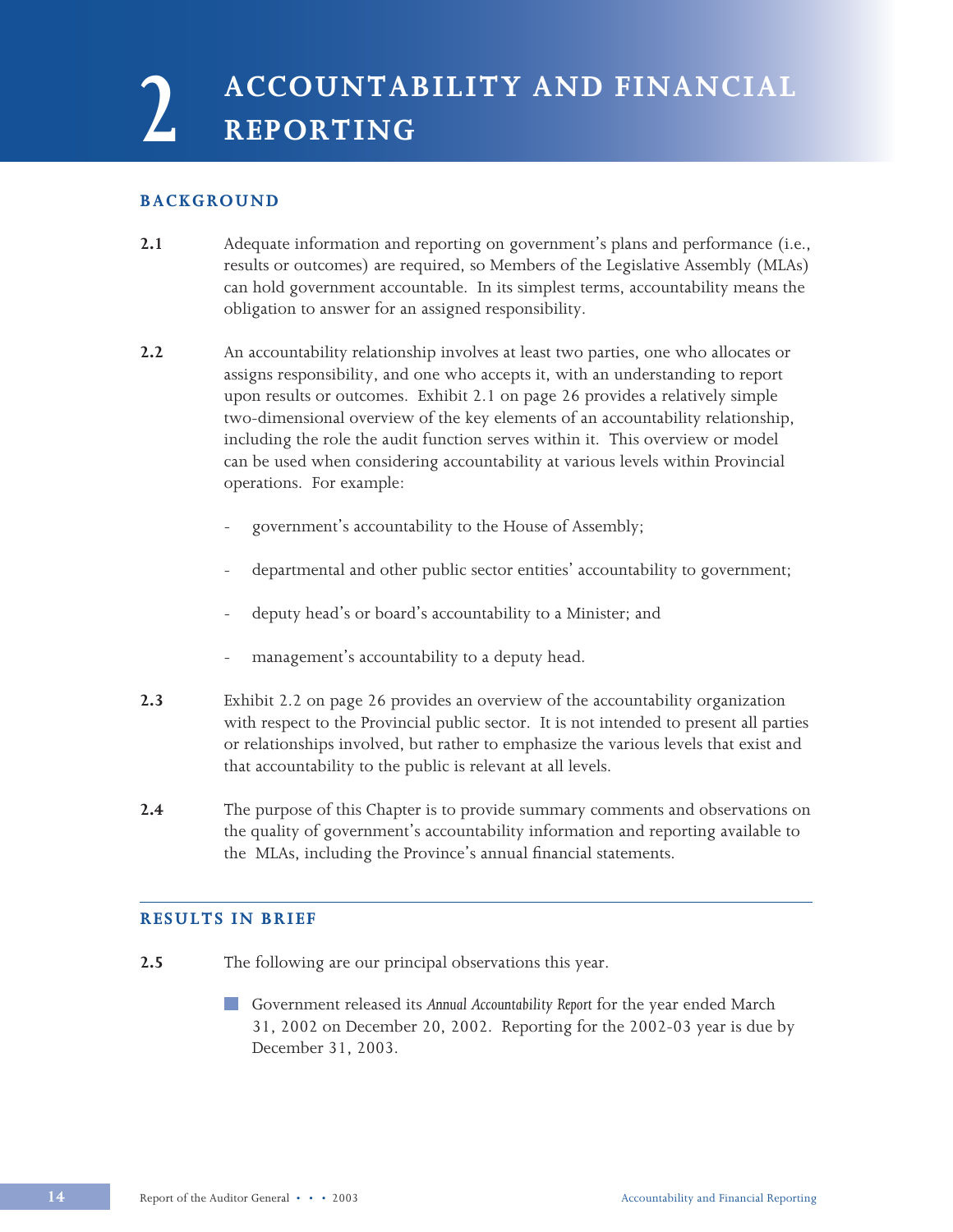- The Auditor General's Report on the 2003-04 revenue estimates, required under Section 9B of the Auditor General Act, was tabled in the House on April 3, 2003 along with the *Nova Scotia Budget*.
- The Province's March 31, 2003 consolidated financial statements were released November 13, 2003 as part of the *Public Accounts*. The financial statements were audited by our Office and the opinion was unqualified. On November 14, 2003, we released a summary report on the Province's March 31, 2003 financial statements and other financial reporting practices. A separate management letter on more detailed findings and observations is to be issued to government in December 2003.
- New regulatory and other standards for control and reporting will require significant and sustained attention by government.
- Reporting to the House on the planning for and performance of various retirement and other post-employment benefit plans should be enhanced. The related costs and obligations for these benefit plans are affected by a number of market and other risks over which government has limited control.
- **Reporting of compensation arrangements for executive and senior** management positions in all Provincial public sector entities should, as a minimum, meet the requirements that publicly-traded corporations have had to comply with for many years. Current reporting practices are incomplete and untimely.

## **SCOPE**

**2.6** The following represents a summary of our ongoing monitoring, review and consideration of various matters or issues relating to the status of action taken or planned by government to improve the quality of accountability information and reporting to the House of Assembly. In addition to considering the status of accountability-related initiatives undertaken by government, we provide commentary on selected matters, including the Province's summary consolidated financial statements.

#### **PRINCIPAL FINDINGS**

- **2.7** Our principal findings and summary comments on general or specific matters relating to the quality of accountability information and reporting by government to the House are presented under the following headings.
	- § Annual Accountability Report
	- § Government's Revenue Estimates
	- Province's Consolidated Financial Statements
	- § Pensions and Other Retirement Benefits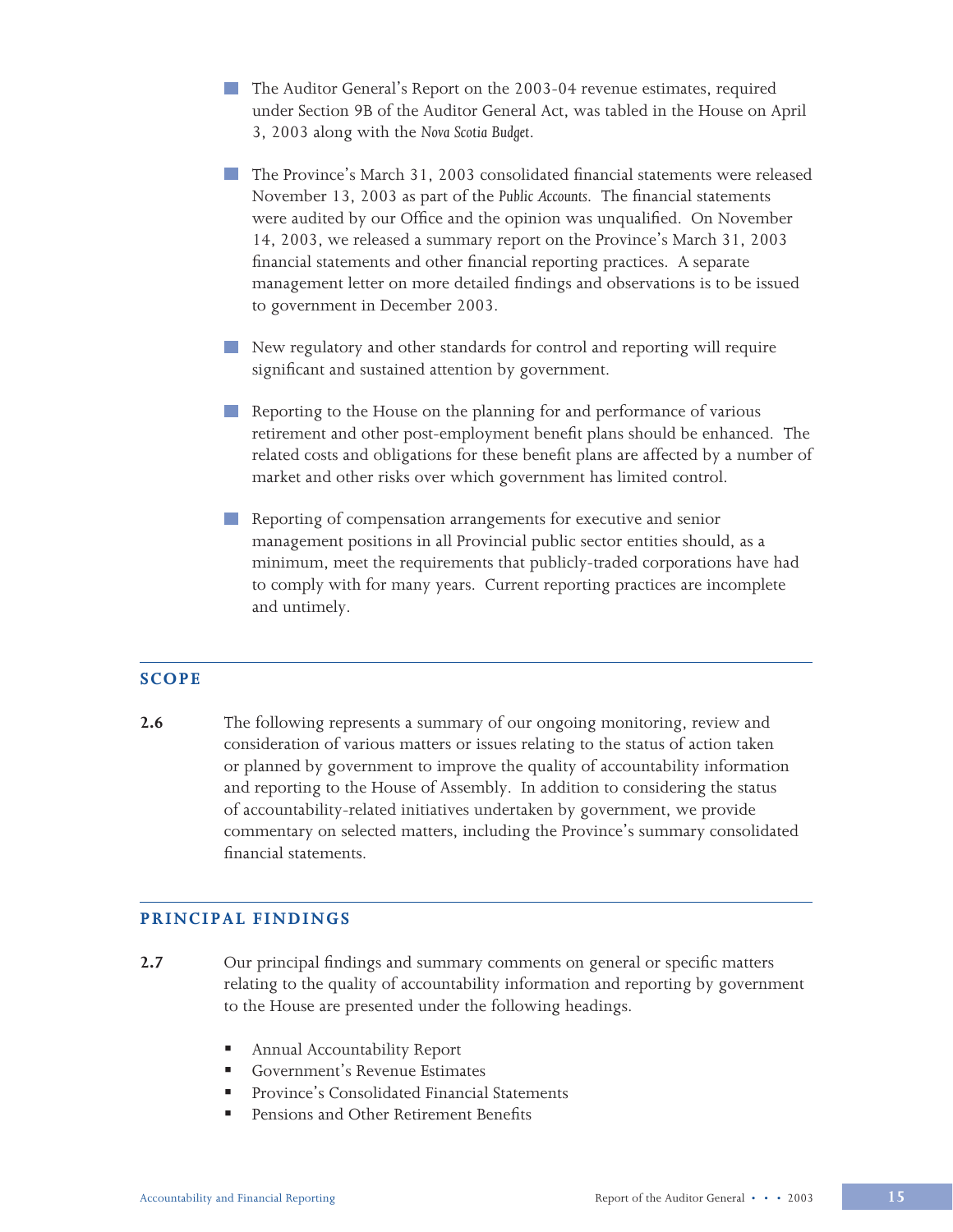- § Control of Electronic Information
- § Other Matters

# **Annual Accountability Report**

- **2.8** For the House of Assembly to hold government to account, and for government to hold departments and agencies accountable, there is a standard framework in place. Government, through the Treasury and Policy Board, requires departments and agencies to prepare annual business plans and to report on outcomes or performance against plans. The Provincial Finance Act includes statutory requirements for government to provide such information and reporting to the House.
- **2.9** The effective implementation and continued evolution of such information and reporting mechanisms represent a significant challenge, requiring a sustained commitment by government. It is important for MLAs to be provided sufficient, appropriate information on the government's progress towards its targets for program service and delivery levels. How such information or reporting is presented to MLAs, and used by them as part of the parliamentary process to hold government to account, will have a significant impact on its effectiveness.
- **2.10** The government of Nova Scotia released its second report in response to the requirement under Section 83 of the Provincial Finance Act. The *Annual Accountability Report* for 2001-02 was issued on December 20, 2002 and reports performance against the spring 2001 planning document *The Course Ahead for the fiscal year 2001-02 - The Government Business Plan*. Government departments were also required to prepare individual accountability reports for 2001-02, and make them available through the government's website.
- **2.11** Government has indicated that its *Annual Accountability Report* for 2002-03 will be released prior to the December 31, 2003 statutory deadline.
- **2.12** In addition to the above required reporting, government has (each August) released a report on the status of action taken against the various promises made by its party during the 1999 election campaign. This reporting, although discretionary (i.e., not required by statute or government policy directive), is an additional element in the information available to hold government accountable.

## **Government's Revenue Estimates**

- **2.13** The Auditor General's Report under Section 9B of the Auditor General Act on the 2003-04 Revenue Estimates was tabled in the House on April 3, 2003 along with the supporting information for the 2003-04 *Nova Scotia Budget*. Exhibit 2.3 on page 27 is a copy of the Auditor General's Report on the 2003-04 Revenue Estimates.
- **2.14** Exhibits 2.3(a) and 2.3(b) on pages 28 and 30 respectively are letters issued after the conclusion of our review of the 2003-04 revenue estimates. They provide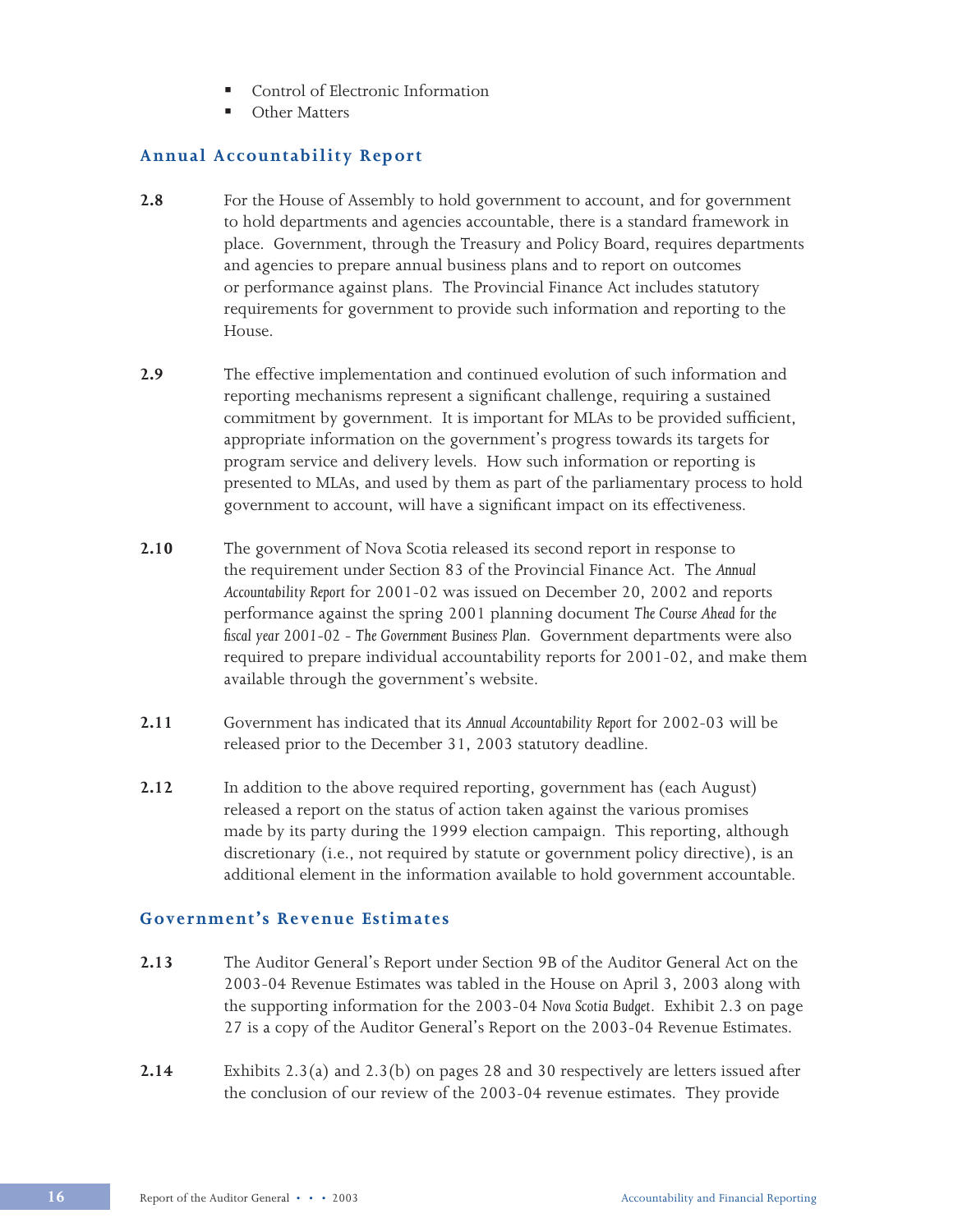summary observations and comments on matters regarding the 2003-04 revenue estimates and the tabling of the Auditor General's Report thereon.

# **Province's Consolidated Financial Statements**

- **2.15** The Members of the Legislative Assembly (and the public) require financial information and reporting of the Province's financial position and results – both plans and performance – on a complete, understandable and timely basis. The use of generally accepted accounting principles (GAAP) as a basis of accounting provides an authoritative foundation or source upon which government can both choose and defend its accounting policy decisions.
- **2.16** The government released the Province's March 31, 2003 consolidated financial statements on November 13, 2003 as part of Volume I of the *Public Accounts*. The Auditor General's Report on the statements required under Section 9 of the Auditor General Act was unqualified, and is reproduced in Exhibit 2.4 on page 31.
- **2.17** Based upon the audit procedures completed, we concluded that the March 31, 2003 consolidated financial statements, which are the responsibility of the Minister of Finance on behalf of the government of Nova Scotia, present fairly, in all material respects, the financial position of the Province as at that date and the results of its operations, changes in net direct debt and cash flows for the year then ended in accordance with Canadian generally accepted accounting principles for the public sector.
- **2.18** While auditing the March 31, 2003 statements, various findings and observations were noted. A summary report on such matters was released on November 14, 2003. Further comments and observations from that audit work follow. As in our prior audit, a detailed management letter will be issued to Finance, likely in December 2003.
- **2.19** Compliance with GAAP Nova Scotians should recognize and have reason to be proud of the progress that has been made in the past five years through government's implementation of GAAP for purposes of the Province's annual financial statements. The implementation of GAAP as the basis of government's financial reporting, most notably its annual consolidated financial statements, has allowed Nova Scotia to move from the bottom of the pack, as it relates to Canadian provincial government financial statement reporting, to that of a leader.
- **2.20** However, it is likely that there will be additional challenges or difficulties for government in its efforts to comply with GAAP. GAAP is not static. There will be additional requirements for government to implement and these may place additional pressure on the statutory requirement for government to plan for and report balanced annual results.
- **2.21** The government, with Finance's leadership, needs to continue monitoring the Public Sector Accounting Board's initiatives, as well as relevant accounting recommendations from the Canadian Institute of Chartered Accountants (CICA)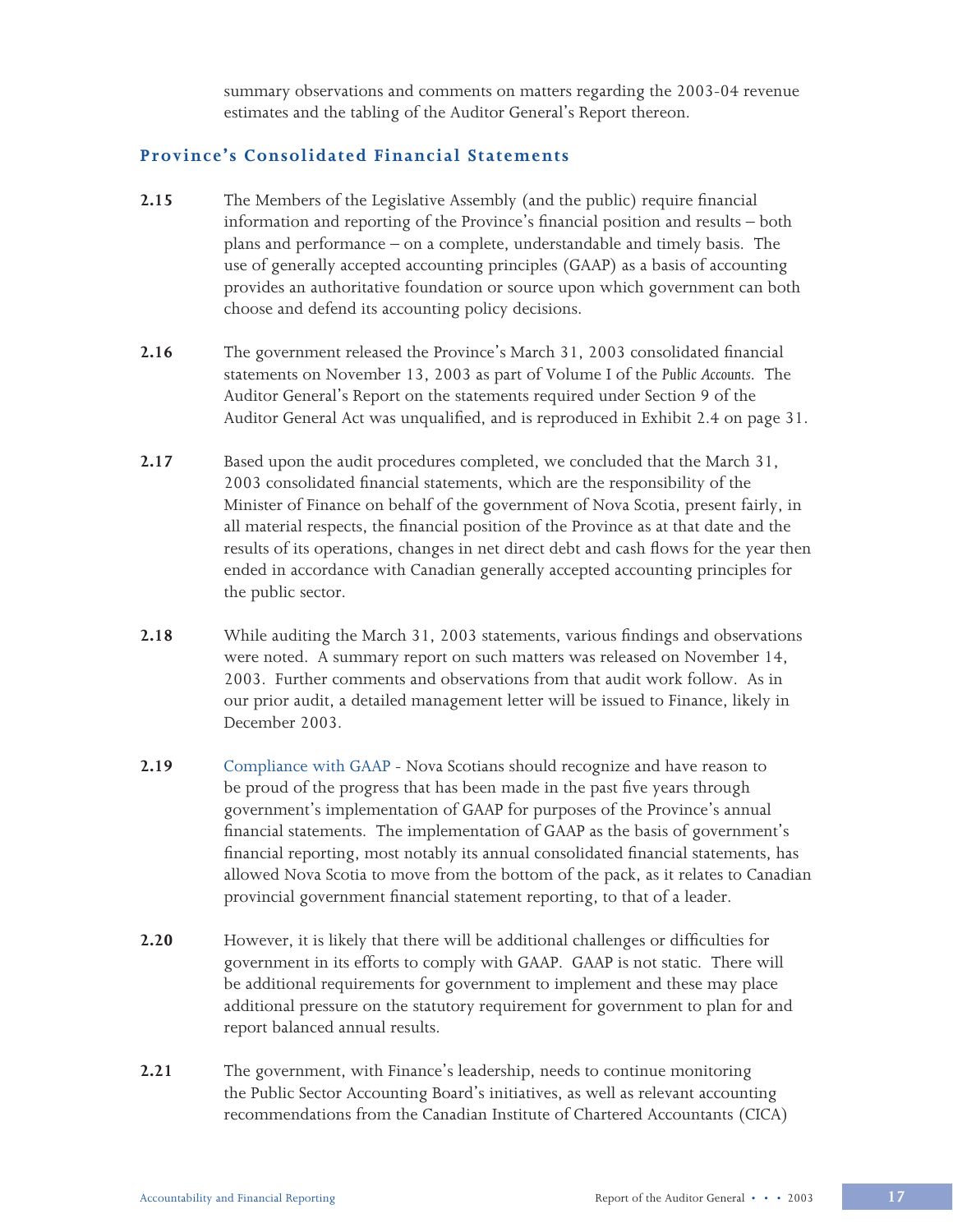and any international recommendations, in order to ensure adjustments necessary to government's financial planning, budgeting and reporting are taken into account and implemented on a timely and effective basis.

- **2.22** As a result of a number of large corporate failures in North America and internationally, accounting and auditing standards and practices are being subject to significant review, update and adjustment. Most notably, the Sarbanes-Oxley Act in the U.S. has resulted in the development of significant new Securities and Exchange Commission (SEC) filing requirements. The collateral impacts on standards and practices in Canada are yet to be fully determined. However, there is reason to believe new challenges will be put on an already-burdened financial management and control staff within government. The government now needs to ensure that all its public financial information and reporting are prepared and presented in a manner that meets certain fundamental attributes.
- **2.23** Control systems and processes It is in the Province's best interest for government to have control systems and processes that support the optimal utilization of public funds and resources, while effectively mitigating associated risks. Government and public service management are responsible for ensuring there are adequate controls in place and that they operate effectively.
- **2.24** As part of the audit of the Province's annual financial statements, internal controls were reviewed only to the extent necessary under Canadian generally accepted auditing standards to establish a basis for determining the audit coverage necessary to express an opinion on those statements. The audit work was not designed to determine whether internal controls are adequate for management's purposes and will not necessarily disclose all conditions requiring attention by management.
- **2.25** While conducting the 2003 financial statement audit, areas were identified where internal controls should be strengthened or operating improvements could be achieved. Certain matters identified during the current year have implications which warrant government's attention. These matters will be discussed with government management staff as part of post-audit review and reporting meetings and, if appropriate, reported upon more formally in the management letter referred to previously. At this time, the following summary observations are provided.
	- The Provincial Finance Act assigns responsibility for selection of accounting policies to the Minister and Deputy Minister of Finance. In addition, it assigns responsibility for systems and controls to Finance. In this regard, it is important to note that while the Act assigns responsibilities, it does not provide any direction as to whether the accounting policies or systems and controls should be selected or implemented in a manner consistent with established best practices or expectations.

**This year, as in the past, we noted that Finance's government accounting staff** often had to deal with identified accounting matters on a reactive, after-thefact, basis. The information flow to government accounting on significant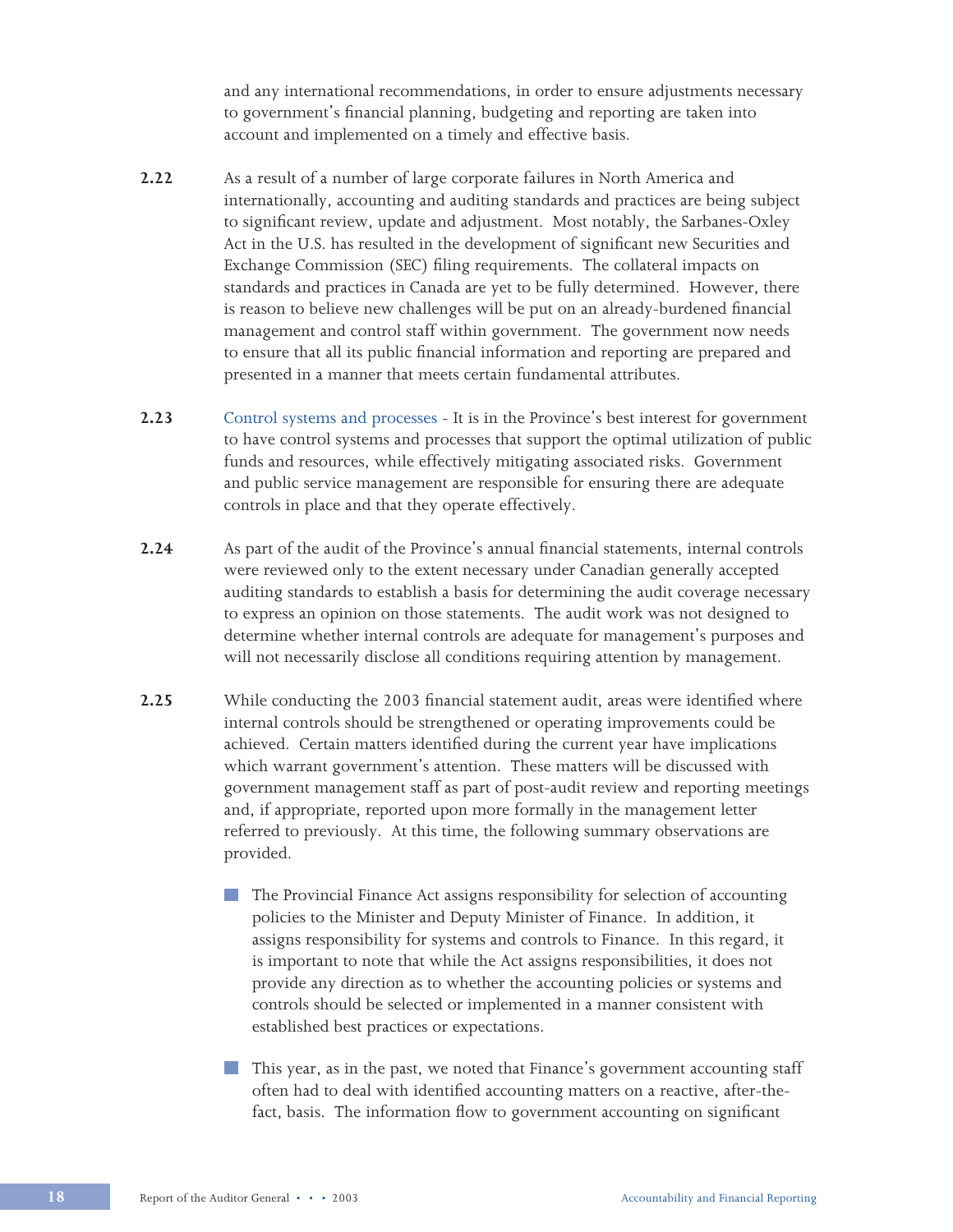financial transactions or decisions across government should be improved so accounting policy considerations can be effectively dealt with on a more timely and proactive basis.

Again this year, a number of Provincial entities missed the June  $30<sup>th</sup>$  deadline to provide financial statements and other information to Finance. Chapter 15 of this Report on page 235 includes a list of entities that missed the statutory deadline.

#### **Recommendation 2.1**

We recommend that government take necessary steps to ensure all entities covered by the Provincial Finance Act meet the June 30 deadline for financial statements to be provided to Finance.

- In early 2003, government lost its senior, experienced treasury executive when the individual took a position in another Provincial government. Subsequent to that individual's departure, Finance was reorganized and the senior executive's responsibilities were split between the Assistant Deputy Minister, the Controller and a new Executive Director of Pension and Investments position. While this supports better segregation of duties and improved analysis of budget impacts by Finance senior management, the responsibilities of the senior treasury executive have now been allocated to public servants with significantly less treasury-related experience.
- The reporting relationship and positioning of the Corporate Information Systems (CIS) division within Finance (i.e., reporting to the Controller) does not reflect the current significance of that function's roles and responsibilities for providing information services and support for SAP to the broader public sector in the Province. The function's reporting relationship should reflect its importance to the overall systems and control of the broader Provincial public sector, and the government's plans and intentions with respect to the role of SAP.

Serious concerns, in relation to best practices, have been identified in the general and environmental control activities of the CIS group's management of SAP central security and control-related functions (see Chapter 3 on page 34).

Appropriate arrangements need to be made for an independent third party service audit of the SAP functions, performed by the CIS division and central government, for the broader Provincial public sector. The results of such an annual audit should be made available to the governance, management and audit functions of the various Provincial public sector entities (i.e., including school boards, Regional Housing Authorities, municipalities and District Health Authorities in the future), in order to adequately support them in the performance of their various roles.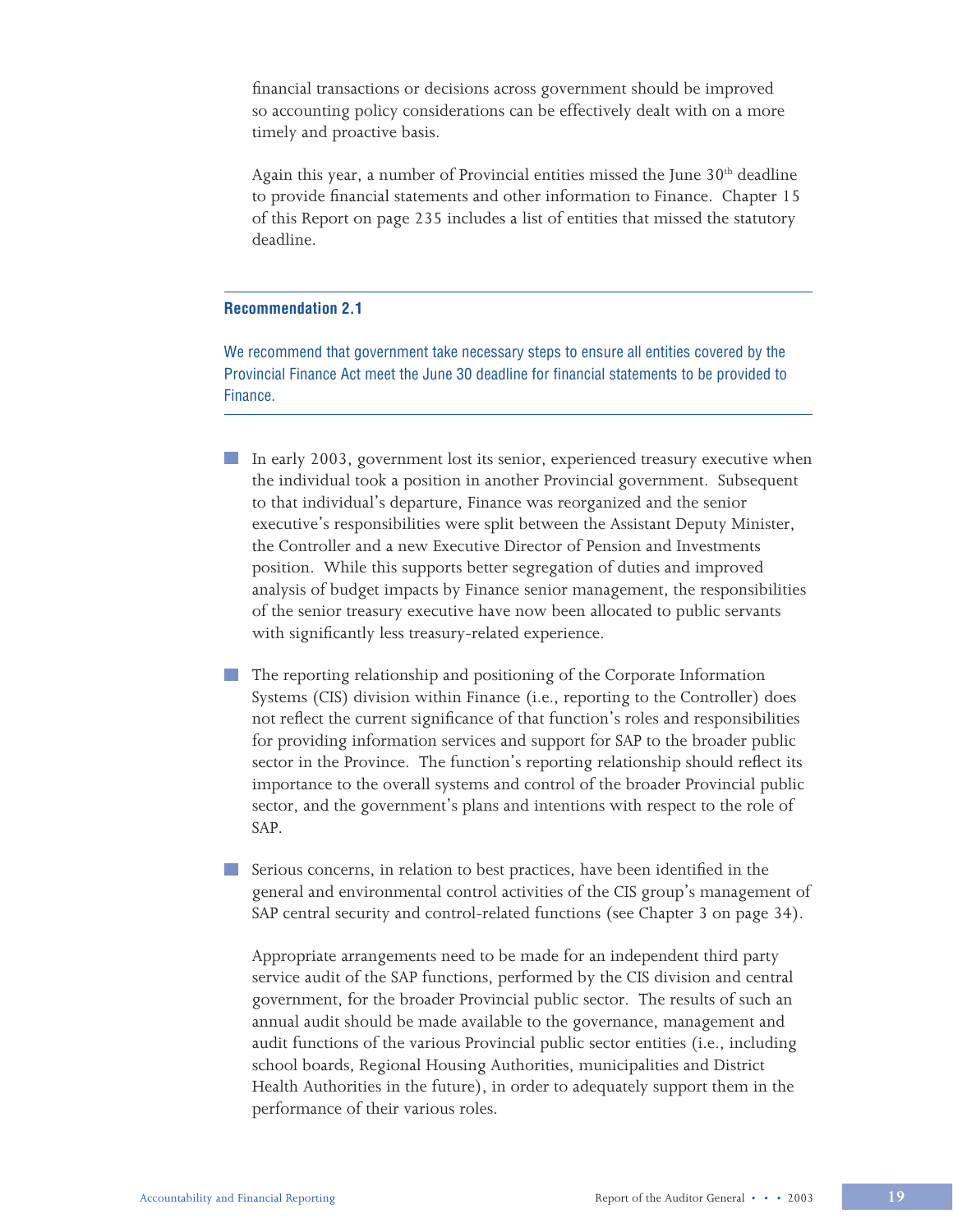- **There need to be formal standards or a framework for management and staff** within the Provincial public sector to use as a reference when designing, implementing or assessing the appropriate level of control. New U.S. SEC regulatory reporting requirements will represent significant challenges for government as well as the Office of the Auditor General. The Province is an SEC registrant, and as a foreign issuer may find itself having to meet many of the same reporting requirements now being faced by U.S. public companies.
- In prior Reports, we suggested that the accounting policies and practices for Federal-Provincial revenue streams be subject to review. Experiences on this year's audit of the Province's statements have provided more support for such a review.

#### **Recommendation 2.2**

We again recommend that policies and practices, used during the budgeting and accounting processes for recognition and measurement of Provincial taxes and other revenue transfers from the Federal government, be reviewed.

#### **Recommendation 2.3**

We recommend that the management/audit trail, supporting the accounting for Provincial taxes and other revenue transfers from the Federal government, be improved.

## **Pensions and Other Retirement Benefits**

- **2.26** Introduction The purpose of the following paragraphs is to provide an introduction to aspects of the administration and accounting for pension and other retirement benefits. During the upcoming year, in addition to further exploring and clarifying the governance arrangements surrounding these obligations, this Office will review and report on additional matters with respect to pension and other retirement obligations.
- **2.27** The Province has fully adopted the recommendations of the Public Sector Accounting Board (PSAB) with respect to accounting for pensions and other retirement benefits. The most recent recommendations were issued in September 2001 after a number of years of research and development.
- **2.28** Pension and other retirement benefits are a significant liability to the Province, second only to unmatured debt. On a consolidated basis, the accrued liability as at March 31, 2003 was \$1.3 billion (2002 - \$1.5 billion). Interest costs related to retirement benefits (and included in debt servicing costs on the statement of operations) totaled \$65 million in 2003 (\$78 million in 2002). These interest costs were offset by a retirement benefit expense credit (or pension valuation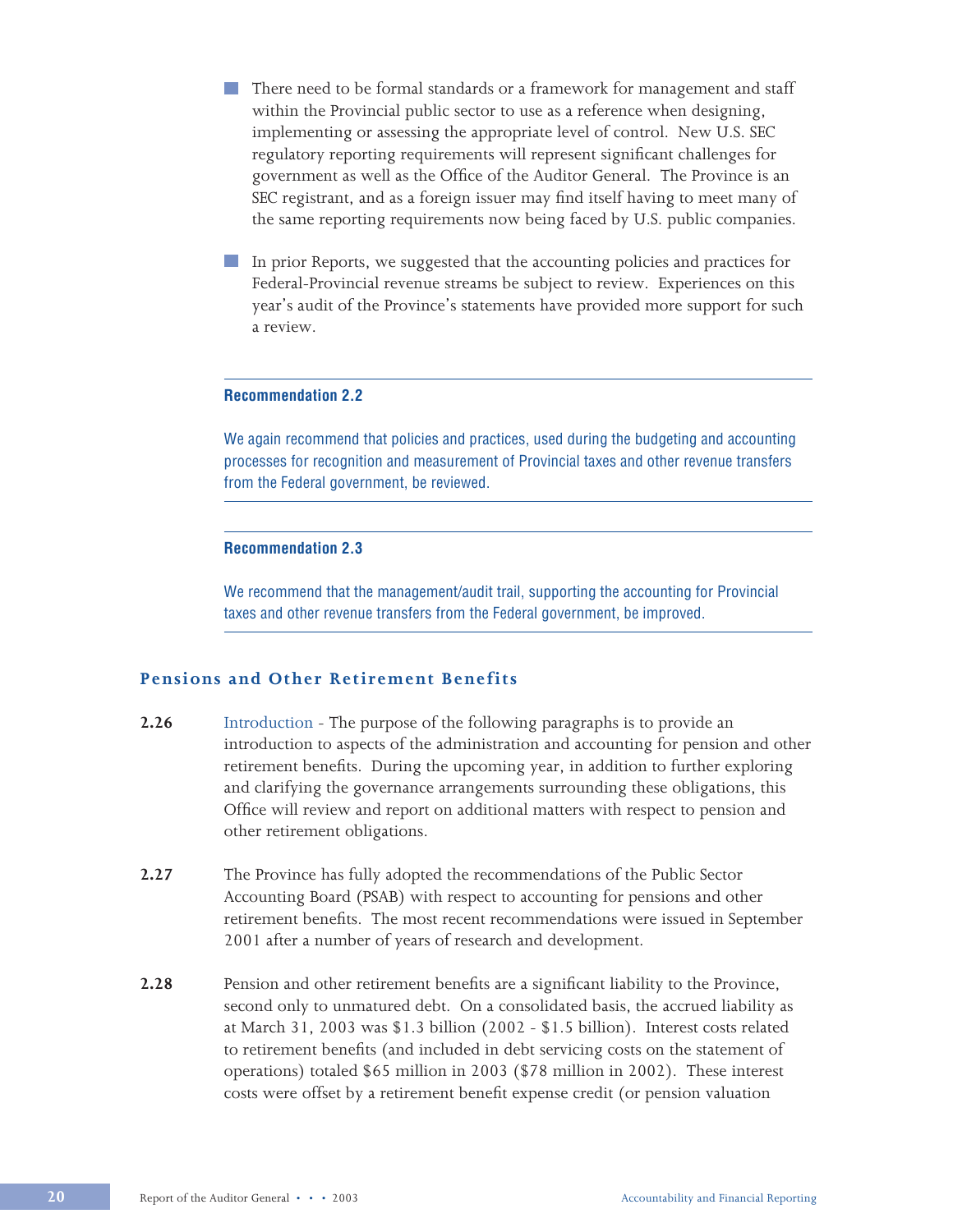adjustment, as it is described in the statement of operations) of \$152 million in 2003 (\$245 million in 2002).

- **2.29** Note 6 to the Province's March 31, 2003 consolidated financial statements describes the various pension and retirement benefit obligations included in the liability. The Note provides further details of the financial activity throughout the year, summarized between activity in pension plans, and activity in other benefit plans. By far, the most significant of the pension plans are the Public Service Superannuation Plan and the Teachers Pension Plan (PSSP and TPP). The most significant 'other' benefits are those related to retirement health benefits provided to members of the TPP and PSSP.
- **2.30** Governance arrangements Section 6(2) of the *Teachers Pension Act* designates the Minister of Finance as trustee of the Fund established under the Act. The Act further notes that the Minister of Finance has general supervision and management of the Act, and is responsible for its day-to-day administration.
- **2.31** The Teachers Pension Plan is further governed by an agreement between the Province and the Nova Scotia Teachers Union (NSTU) which establishes, among other things, a Teachers' Pension Board, and an Investment Advisory Committee. The agreement notes that the Teachers' Pension Board "… *will be responsible for matters including Plan administration, including the determination of benefit entitlement … ."* Our limited review of the governance arrangements of the TPP for this year's Report did not include determining the ongoing role of the Teachers' Pension Board.
- **2.32** The *Public Service Superannuation Act* designates the Department of Finance as administrator of that Act under Section 3(1). Although the PSSP Act does not specify that the Minister of Finance is trustee of the Superannuation Fund, Note 7 to the financial statements included in Volume 1 of the March 31, 2003 Public Accounts indicates the Fund is held in trust by the Minister of Finance.
- **2.33** The daily administration of these Funds is performed by management and staff of the Pension Services Group (PSG) at the Department of Finance. Responsibilities of the PSG include accounting for contributions and benefit payments, preparation of financial and other reports (including the annual report of each Plan as required under legislation), and liaison with active and retired members of the Plans.
- **2.34** Daily management of the investment portfolio is the responsibility of a division of the Department of Finance - the Investment Management Division. The Division has prepared a *Statement of Investment Policies and Goals* which details, among other items, the following:
	- *"The Funds' assets will be managed on an ongoing basis, with the primary objective of maximizing returns at an acceptable rate of risk.*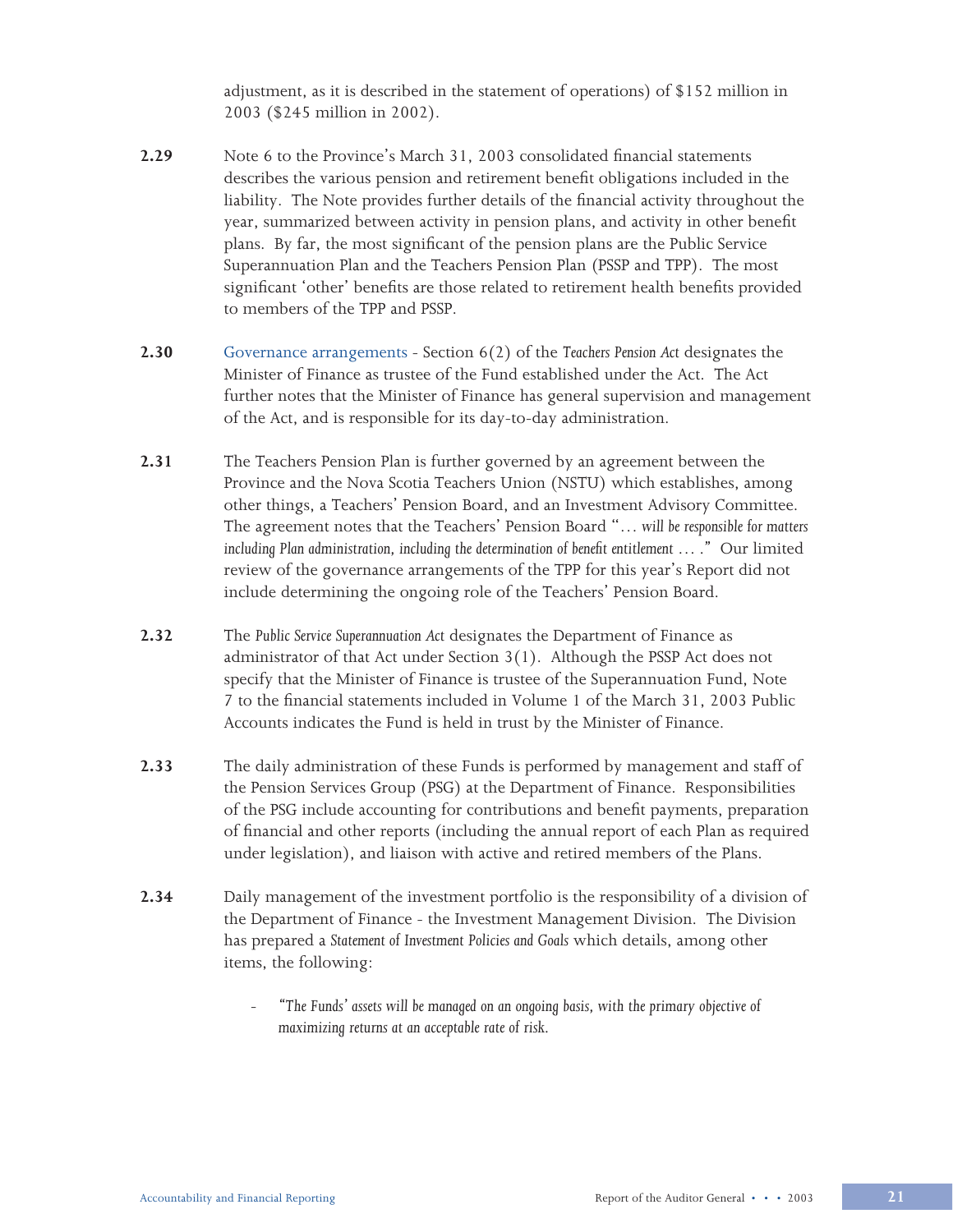- The basic goal is to ensure that the assets of the Funds, together with expected contributions, *shall be invested in a prudent manner so as to meet the liabilities of the Funds."*
- **2.35** Governance arrangements with respect to retirement health benefits for TPP and PSSP retirees are not specified in legislation. A review of these arrangements is being undertaken by this Office, and results are to be reported in the 2004 Report of the Auditor General.
- **2.36** Funding position Both the TPP and the PSSP are considered 'funded' plans because each has related assets, and because each requires annual contributions to a trust by both employers and employees. The majority of these assets are in the form of equities, fixed income securities (e.g., bonds), money market investments, and real estate. At March 31, 2003, the fair market value of these assets was \$2.5 billion for the PSSP (March 31, 2002 - \$2.9 billion) and \$3.2 billion for the TPP (March 31, 2002 - \$ 3.6 billion).
- **2.37** With the adoption of a new accounting policy for the year ended March 31, 2003, pension assets are recorded in the Province's financial statements at a 'smoothed' market value for accounting purposes rather than the fair market value basis used previously. At March 31, 2003, there is a difference of \$1.2 billion between the fair market value and the smoothed value. This will be amortized to operating results over an average period of approximately 15 years.
- **2.38** While TPP and PSSP are 'funded' plans, there are no assets set aside to support the liability associated with retirement health benefits and certain other pension obligations. These liabilities are therefore unfunded. (Note that the term 'unfunded' can also refer to any situation where assets are not sufficient to cover the related obligation in a plan. This is the case for TPP; PSSP continues to be in an accounting surplus position for the year ended March 31, 2003.)
- **2.39** Contribution levels related to TPP and PSSP for both employers and employees are specified in respective legislation. Generally, contributions by employees are matched by government as the employer. As noted in paragraph 2.35 above, there is no legislation directly governing retirement health benefits, as these benefits were negotiated through labour contracts. Contributions for these benefits are in the form of premiums collected. For PSSP related health benefits, these premiums are shared 65%/35% between the government and retirees, respectively. For TPP related health benefits, the government bears 100% of the total cost of the premiums. Exhibit 2.5 provides a summary analysis of these obligations of \$518 million as at March 31, 2003.

# **Control of Electronic Information**

**2.40** The growth in the collection of electronic personal information and concerns about the protection of privacy led the Federal government to enact the *Personal Information Protection and Electronic Documents Act* (PIPEDA). Additionally, the European Union restricts trade with jurisdictions that lack privacy legislation similar to their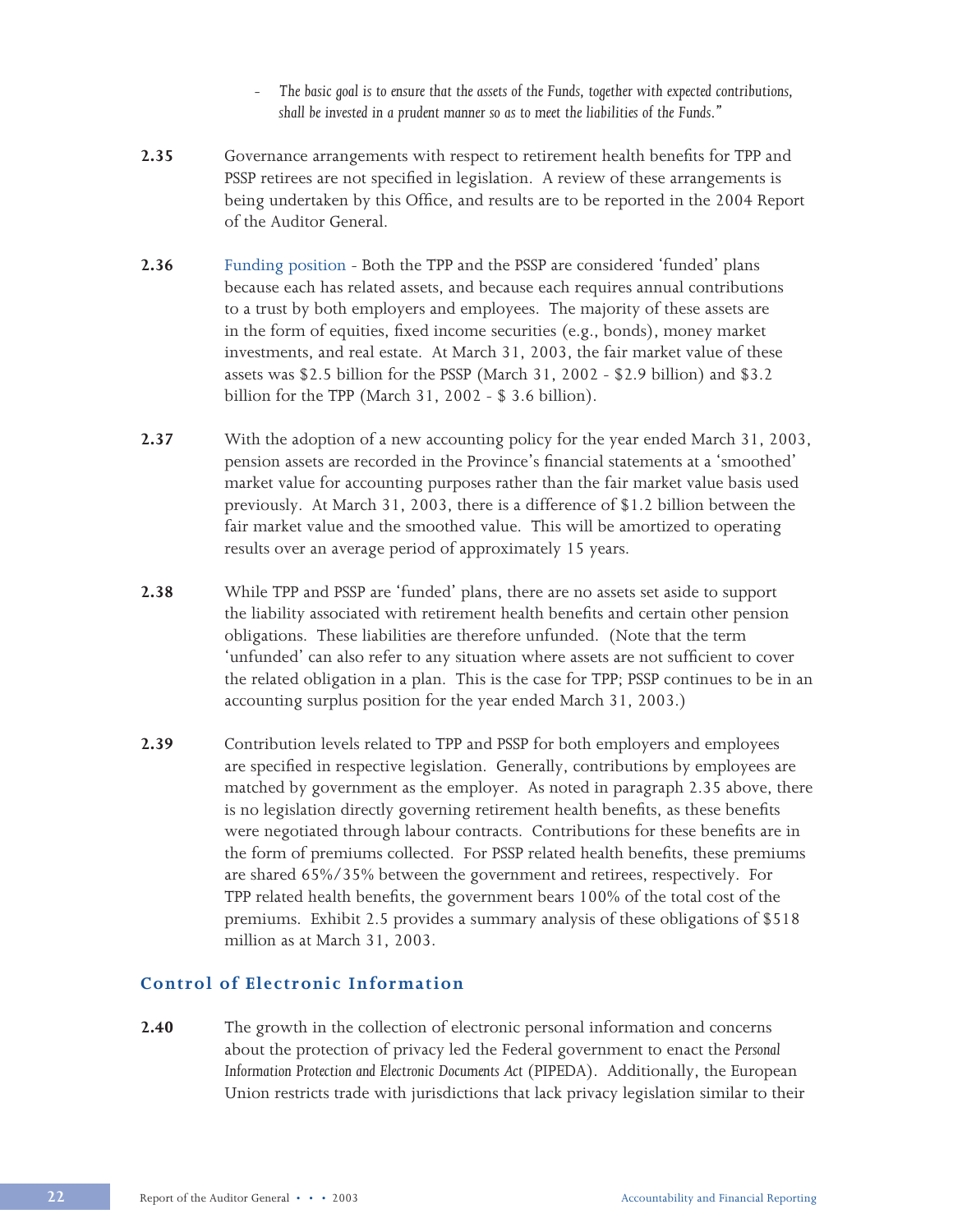own. The core of PIPEDA was the adoption of Canadian Standards Association's (CSA) *Model Code for the Protection of Personal Information* (see Exhibit 2.6).

- **2.41** PIPEDA does not apply to Provincial governments. In Nova Scotia, the *Freedom of Information and Protection of Privacy Act* (FOIPOP) is the primary governing legislation regarding the protection of personal information in government. A number of other statutes, for example, the Hospital Ac*t* and the Social Assistance Act, govern particular departments, with specific rules concerning privacy of particular information.
- **2.42** These acts all speak of personal information in general terms, not distinguishing between paper records and electronic information. While the legal rules regarding paper records and electronic information are substantially identical, the methods used to protect them are significantly different. In this regard, it is government's responsibility to ensure that adequate security and control policies and practices are in place and functioning.
- **2.43** In fall 2002, we conducted a survey of the information technology sections of the government's Corporate Service Units (CSUs). We identified approximately 100 computer systems that might contain some personal information, half of which appear to contain significant personal information.
- **2.44** In 2003 we had intended to follow up on the survey results to more precisely identify the nature and extent of personal information stored on government computer systems but were unable to complete the follow-up due to resource demands of other audit projects. We now plan to conduct this follow-up work in 2004 to confirm which systems have significant personal information, and then examine the related controls.

## **Other Matters**

- **2.45** The comments in this section relate to a variety of matters of an accountability or control perspective that may be of interest to the House of Assembly.
- **2.46** In order to effectively fulfill the Auditor General's mandate under Sections 9 and 9B of the Auditor General Act (i.e., audit of annual financial statements and review of annual revenue estimates), it is necessary for the Auditor General to have access to information on decisions made by the Executive Council, Treasury and Policy Board and other government committees. During 2003, discussions continued with government senior management on how best to effectively achieve the required access by the Auditor General while at the same time preserving the confidentiality of the associated information. Temporary arrangements have been put in place which avoid any scope limitation in the Auditor General's review under the mandates noted above. The Auditor General was able to access and review information necessary in order to fulfill the mandates of sections 9 and 9B.
- **2.47** Some of the entities which are part of the public sector within the Province use accounting policies which are not in accordance with GAAP. For example, school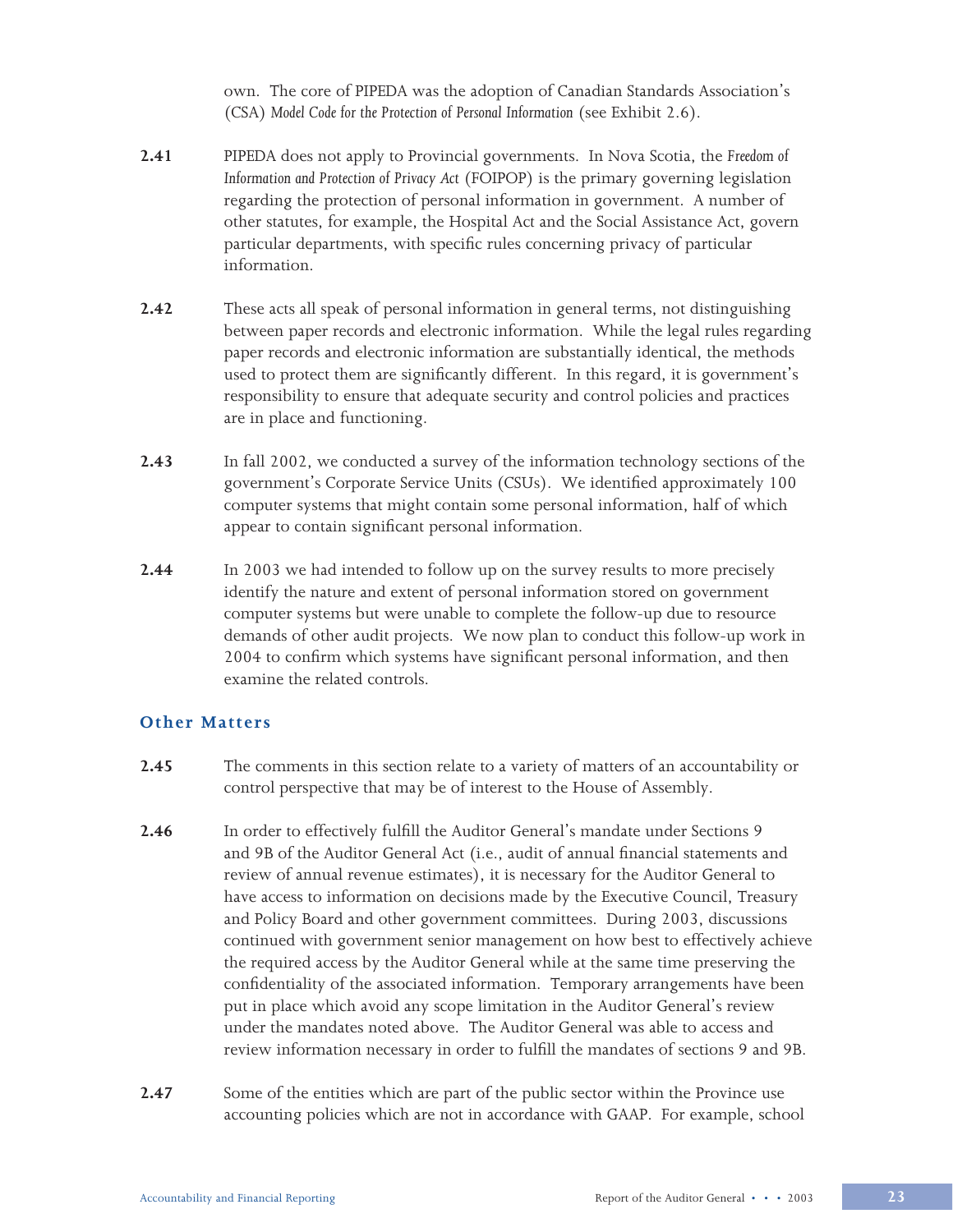boards and municipalities are required to prepare their annual financial statements on a disclosed basis of accounting consistent with accounting manuals issued under the direction of their respective Ministers. Recent changes to professional auditing standards will place significant reporting limitations on such entities' auditors in the future. Generally accepted auditing standards (GAAS) will restrict the auditor's ability to provide an unqualified report on statements prepared on a basis other than GAAP. As a result, it would be appropriate for government, with involvement of the Department of Finance and other pertinent departments, to ensure that any direction provided to such entities requires the application of generally accepted accounting principles appropriate in the respective circumstances. This issue, as it relates to school boards, is discussed further in Chapter 5.

- **2.48** Disclosure of compensation arrangements for executive and senior management positions in all Provincial public sector entities should, as a minimum, meet the requirements that publicly-traded corporations have had to comply with for many years. Such reporting on a timely basis could be helpful to the House in its role to hold government and various agencies accountable, by highlighting certain matters. For example:
	- bonus arrangements for deputy heads and other senior officials; and
	- car allowances integrated with base salary resulting in higher pensionable earnings.

#### **Recommendation 2.4**

We recommend government implement a requirement for annual compensation reporting by all Provincial public sector entities for executive and senior management positions.

# **CONCLUDING REMARKS**

- **2.49** An effective accountability framework should provide or result in an appropriate balance of information and reports to the House of Assembly on the plans and performance of government overall and individual departments or agencies, both from a financial and program delivery or service perspective. The goal is better information and reports, not just more.
- **2.50** The government's implementation, in order to comply with generally accepted accounting principles, of new and pending accounting recommendations from the Canadian Institute of Chartered Accountants and its Public Sector Accounting Board will likely continue to put significant pressure on government's fiscal planning.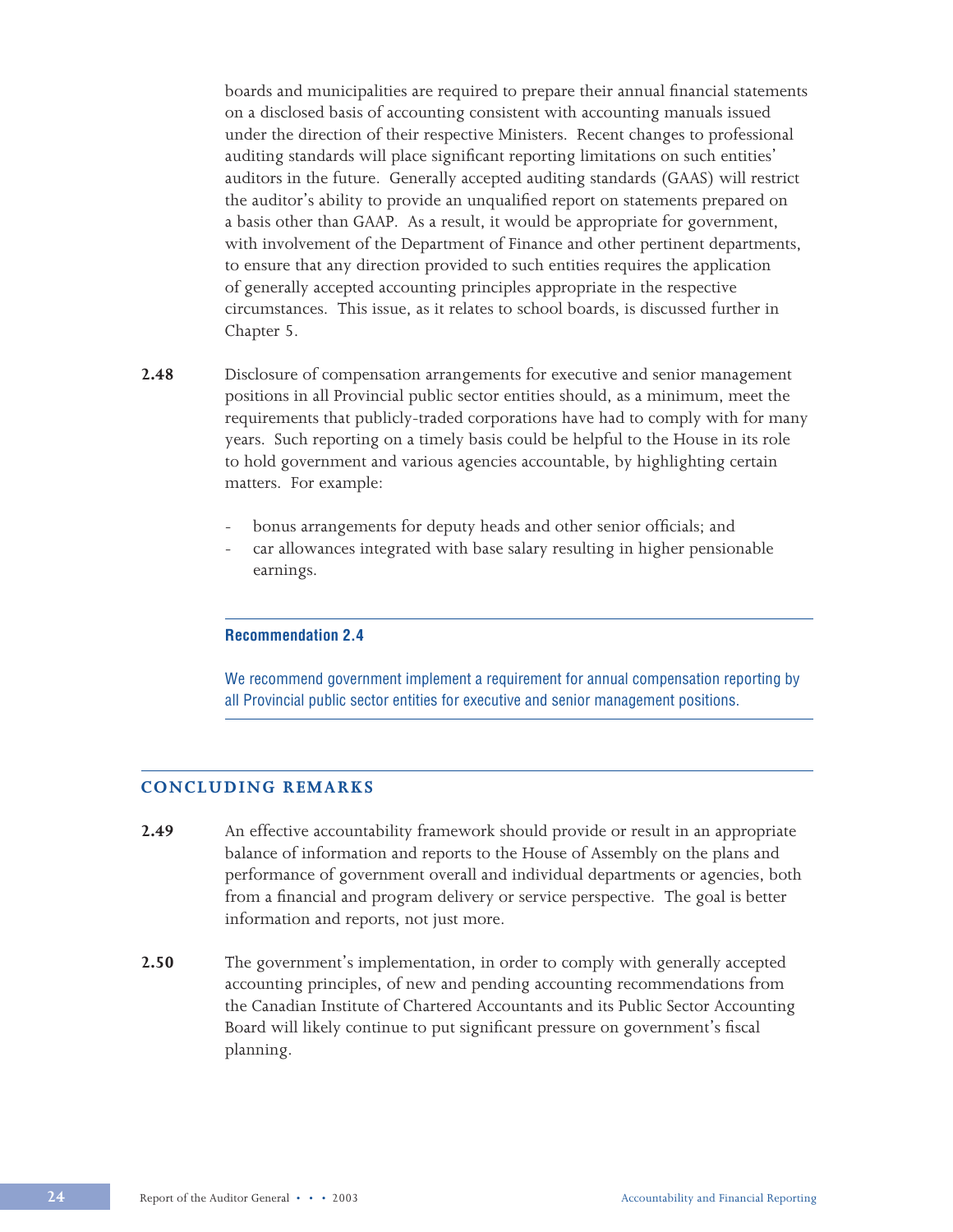**2.51** Since the Province makes use of U.S. and International capital markets for debt, derivatives and other treasury purposes, government needs to consider new and evolving regulatory and reporting requirements, including those related to reporting on controls.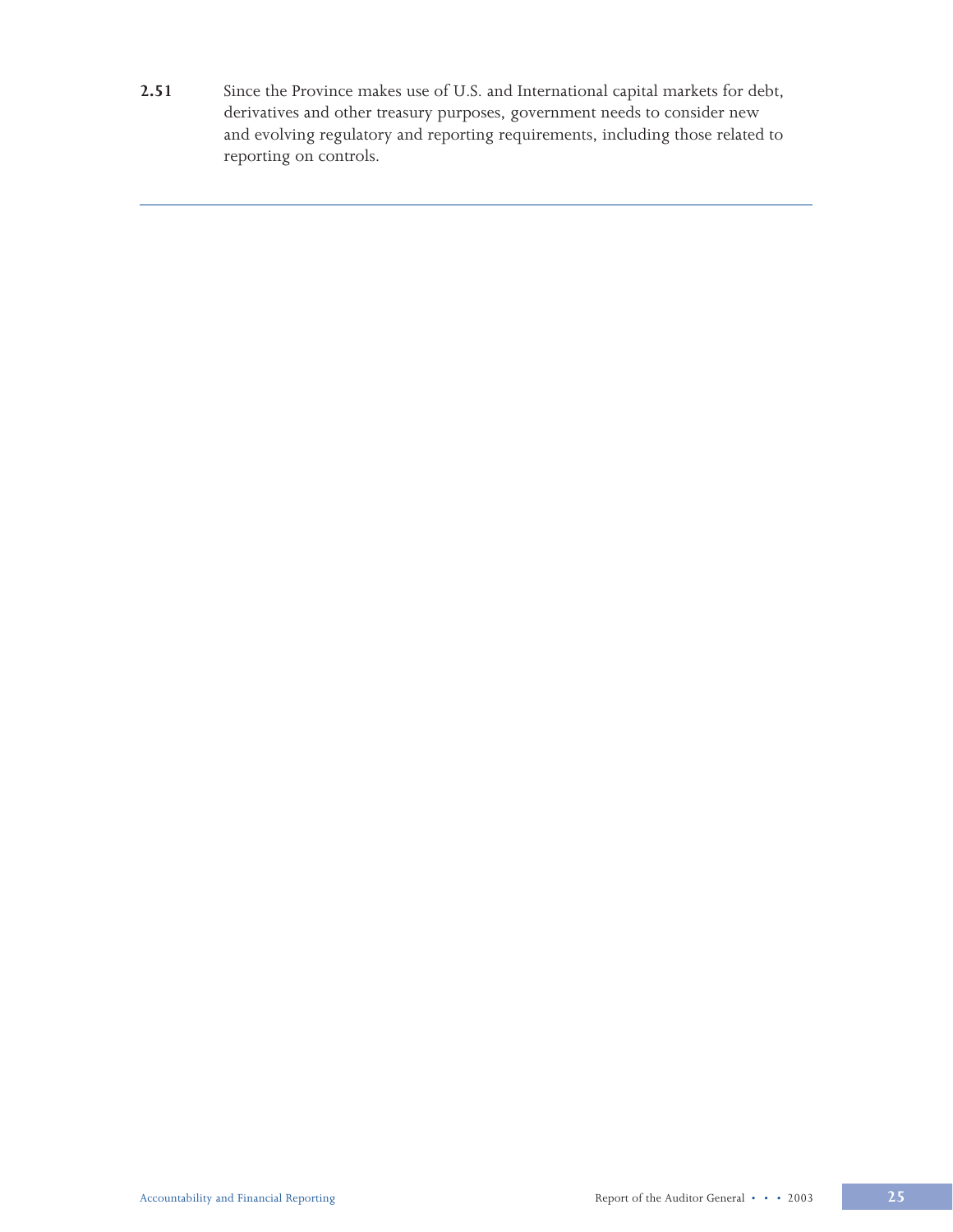

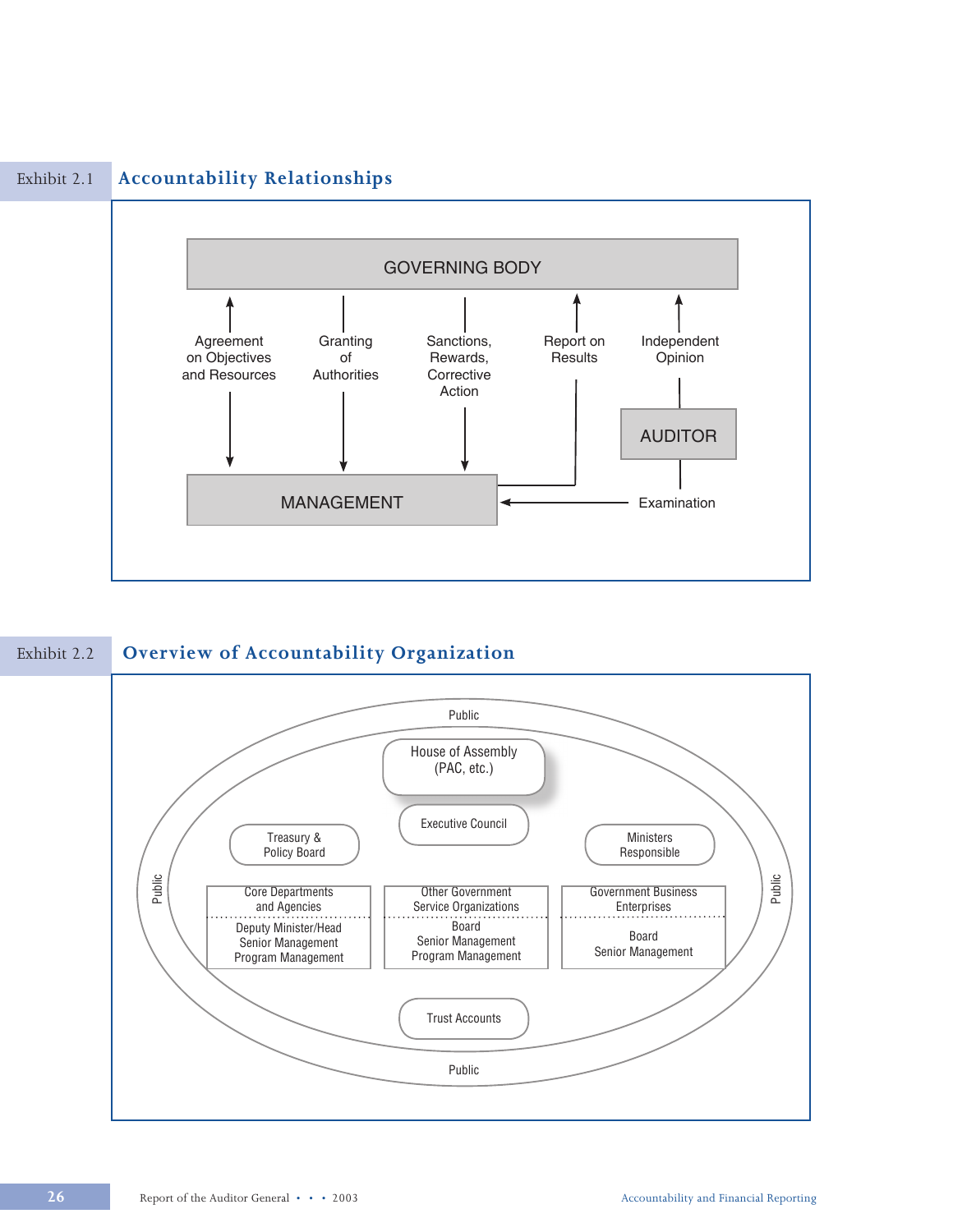# **Report of the Auditor General to the House of Assembly on the Estimates of Revenue for the Fiscal Year Ending March 31, 2004 used in the preparation of the April 3, 2003 Budget Address** Exhibit 2.3

I am required by Section 9B of the Auditor General Act to provide an opinion on the reasonableness of the estimates of revenue used in the preparation of the annual budget address of the Minister of Finance to the House of Assembly.

The estimates of revenue for the fiscal year ended March 31, 2004 (the 2003-04 revenue estimates) are the responsibility of the Department of Finance and have been prepared by departmental management using assumptions with an effective date of March 6, 2003. I have examined the support provided by the department for the assumptions, and the preparation and presentation of the 2003-04 revenue estimates of \$5,628,516,000 for total ordinary revenue. My opinion does not cover the budget address, the 2002-2003 forecast, the 2003-04 spending estimates, sinking fund earnings, nor the recoveries, user fees or other income netted for annual appropriation purposes. My examination was made in accordance with the applicable Auditing Guideline issued by the Canadian Institute of Chartered Accountants. I have no responsibility to update this report for events and circumstances occurring after the date of my report.

Commencing with the fiscal year ending March 31, 1999, the Government implemented consolidated financial statement reporting in accordance with Canadian generally accepted accounting principles for the public sector. Consistent with prior years, the 2003-04 revenue estimates have been presented including the total ordinary revenue of the Consolidated Fund established under the provisions of the Provincial Finance Act. As a result, sinking fund earnings and revenue of certain government organizations reported as revenue in the Province's consolidated financial statements are excluded from the 2003-04 revenue estimate for total ordinary revenue, but included elsewhere in the 2003-04 estimates, and have not been included in my examination.

The personal income taxes (PIT) revenue for 2003-04 was estimated based on national level taxable income and provincial share information determined by the federal government. The extent to which the economic and other assumptions used by the federal government to determine this information agrees to or differs from the Nova Scotia government's assumptions for 2003-04 has not been determined. As a result, the impact of any differences on the PIT estimate can not be adequately assessed.

Except for the effect of adjustments, if any, which might have been necessary as a result of the matters discussed in the preceding paragraphs, in my opinion,

- As at the date of this report, the assumptions used by the Department are suitably supported and consistent with the plans of Government, as described to us by departmental management, and provide a reasonable basis for the 2003-04 revenue estimates; and
- The 2003-04 revenue estimates as presented reflect fairly such assumptions.

Since the 2003-04 revenue estimates are based on assumptions regarding future events, actual results will vary from the information presented and the variations may be material. Accordingly, although I consider, except for the matters discussed above, the 2003-04 revenue estimates to be reasonable, I express no opinion as to whether they will be achieved.

(original signed by) E. Roy Salmon, FCA **Halifax**, Nova Scotia Auditor General **Auditor** General April 2, 2003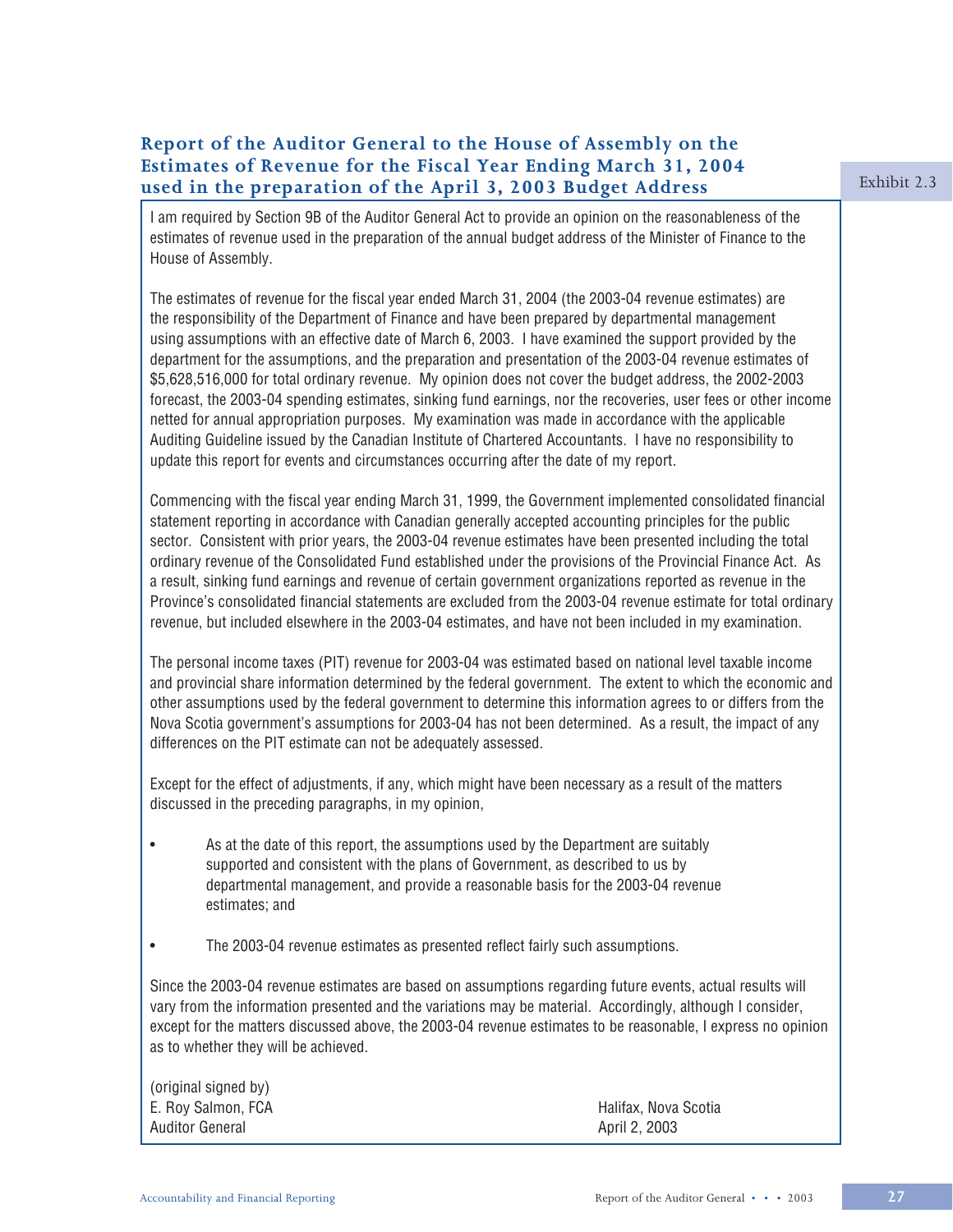| Exhibit $2.3(a)$ |                                                                                                                                                                                                                                                                                                                                                                                                                                                                                                                                                                                                                                                                                                                                                                                                                                                                              |
|------------------|------------------------------------------------------------------------------------------------------------------------------------------------------------------------------------------------------------------------------------------------------------------------------------------------------------------------------------------------------------------------------------------------------------------------------------------------------------------------------------------------------------------------------------------------------------------------------------------------------------------------------------------------------------------------------------------------------------------------------------------------------------------------------------------------------------------------------------------------------------------------------|
|                  | April 2, 2003                                                                                                                                                                                                                                                                                                                                                                                                                                                                                                                                                                                                                                                                                                                                                                                                                                                                |
|                  | Honourable Neil J. LeBlanc<br>Minister of Finance<br>Province of Nova Scotia<br>Halifax, Nova Scotia                                                                                                                                                                                                                                                                                                                                                                                                                                                                                                                                                                                                                                                                                                                                                                         |
|                  | Dear Honourable Neil J. LeBlanc:                                                                                                                                                                                                                                                                                                                                                                                                                                                                                                                                                                                                                                                                                                                                                                                                                                             |
|                  | I am required by Section 9B of the Auditor General Act to provide an opinion on the reasonableness of the<br>estimates of revenue used in the preparation of the annual budget address of the Minister of Finance to the<br>House of Assembly.                                                                                                                                                                                                                                                                                                                                                                                                                                                                                                                                                                                                                               |
|                  | My report to the House of Assembly on the estimates of revenue for the fiscal year 2003-04 (i.e., the 2003-04<br>revenue estimates) used in the preparation of your April 3, 2003 budget address was provided to your senior<br>departmental management today for printing purposes. Attached is the official signed copy of my report.                                                                                                                                                                                                                                                                                                                                                                                                                                                                                                                                      |
|                  | As per earlier correspondence, my report relates only to the 2003-04 revenue estimates of \$5,628,516,000<br>for total ordinary revenue. Once outstanding matters have been addressed, as in the past, my report is to be<br>published and can be tabled along with other material provided to the House with your budget address.                                                                                                                                                                                                                                                                                                                                                                                                                                                                                                                                           |
|                  | If my report on the 2003-04 revenue estimates is to be used or referred to in any other publications or<br>communications by the Government or its representatives, I should be provided with sufficient advance notice<br>and afforded an opportunity to review the nature and content of such publications or communications.                                                                                                                                                                                                                                                                                                                                                                                                                                                                                                                                              |
|                  | Further to my report, various observations identified during this year's review will be communicated to your<br>departmental management in the near future as part of a post-assignment process. In the meantime, I would<br>like to draw your attention to the following summary comments.                                                                                                                                                                                                                                                                                                                                                                                                                                                                                                                                                                                  |
|                  | Summary information available at the time of our review supports the proposed accounting for Nova<br>Scotia's share of new federal funding - CHST Supplement, Health Reform Fund, Diagnostic/Medical<br>Equipment - announced in February by the Federal government. However, when more detailed<br>information and formal support for these funding arrangements becomes available the accounting for<br>them will need to be more fully assessed.                                                                                                                                                                                                                                                                                                                                                                                                                          |
|                  | The base case for government's economic assumptions used in the preparation of the 2003-04<br>revenue estimates was developed by your department's economic policy staff without full knowledge<br>of significant aspects of government's tax, spending and fiscal plans for 2003-04 and beyond.<br>Certain, but not all, of these assumptions were approved by Executive Council on March 6, 2003. It is<br>unclear what the impact of fuller knowledge of these plans would have been on your staff's economic<br>modeling and resulting base case assumptions. Our discussions in this regard with your senior staff<br>indicated that while including these plans more fully in the economic modeling may have resulted in<br>higher values being output, other (some external national and international) factors or considerations<br>would have offset those changes. |
|                  |                                                                                                                                                                                                                                                                                                                                                                                                                                                                                                                                                                                                                                                                                                                                                                                                                                                                              |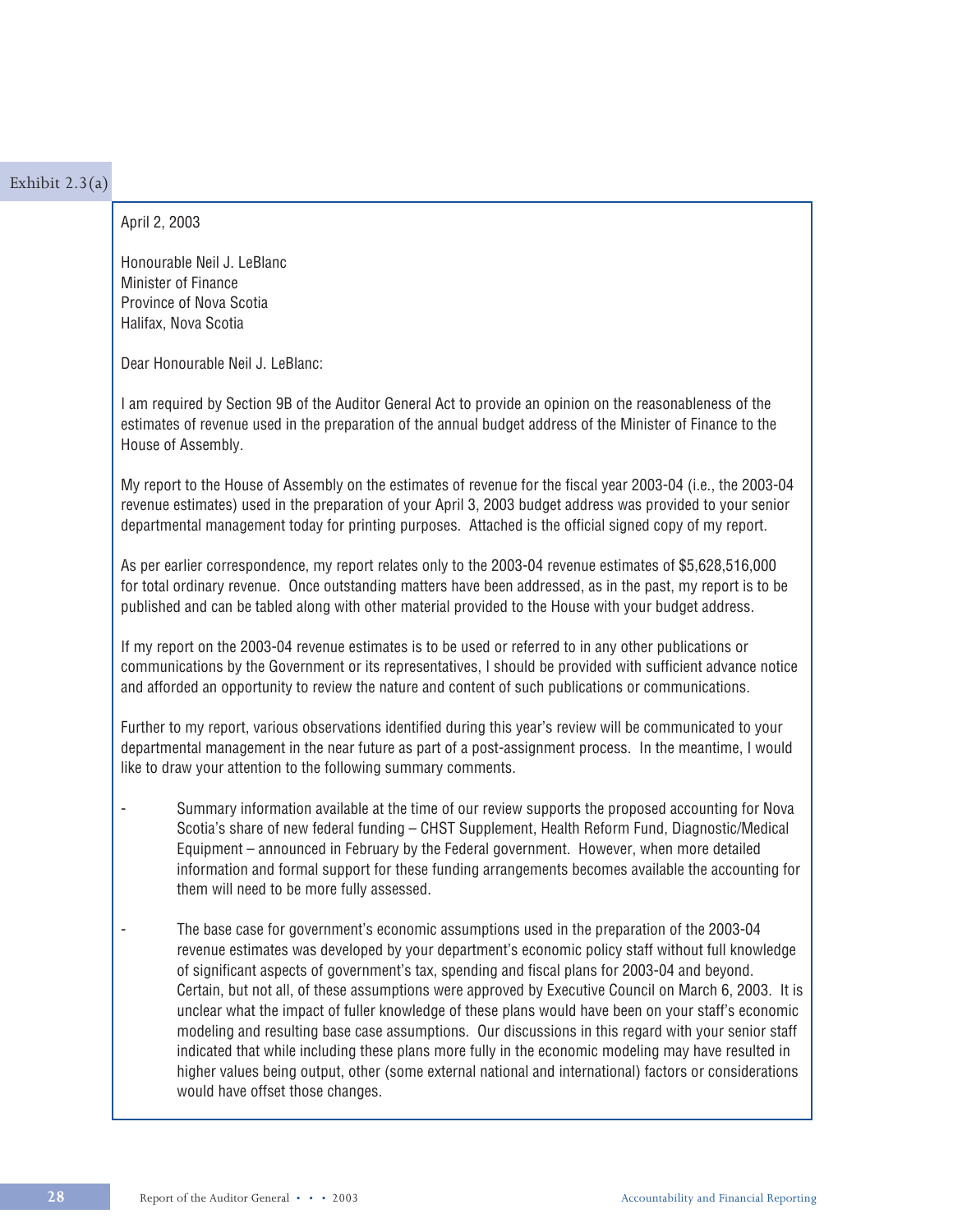At this time, I would also like to draw your attention to the following matters, previously brought to your departmental management's s attention, which may bear directly on the level of government's compliance with generally accepted accounting principles (GAAP).

It is our understanding that the financial accounting and reporting practices used in the March 31, 2002 consolidated financial statements for the net proceeds of SYSCO disposal activities and the retirement health benefit obligations are to be carried forward for the 2002-03 and 2003-04 fiscal periods. We are not aware of any GAAP provisions that would support;

- the net proceeds of SYSCO disposal activities (e.g., sale of scrap) being included in the determination of the governments annual surplus or deficit, or
- the costs and obligations of government's retirement health benefit programs being excluded from the determination of the government's annual surplus or deficit.

As a result, it is our view, the planned accounting and reporting for these items is not in accordance with GAAP.

In closing, the cooperation and assistance of departmental management and staff at Finance and across government is acknowledged and appreciated. If you have any questions or wish to discuss my report on the 2003-04 revenue estimates or the contents of this letter, please contact me.

Yours truly,

(original signed by)

E. R. Salmon, FCA Auditor General

c. Mr. Howard Windsor - Deputy Minister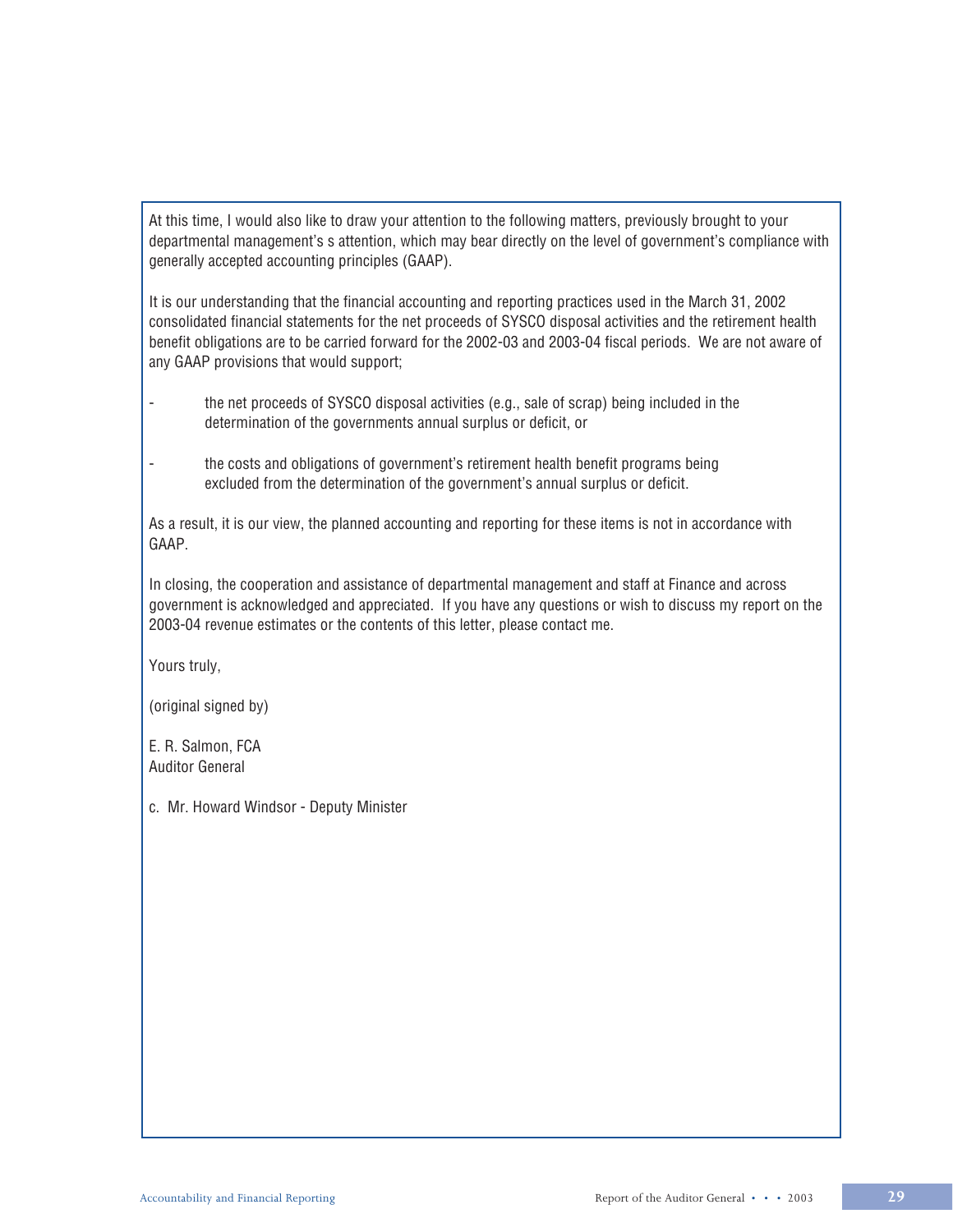| Exhibit $2.3(b)$ |                                                                                                                                                                                                                                                                                                                                                                                        |
|------------------|----------------------------------------------------------------------------------------------------------------------------------------------------------------------------------------------------------------------------------------------------------------------------------------------------------------------------------------------------------------------------------------|
|                  | April 8, 2003                                                                                                                                                                                                                                                                                                                                                                          |
|                  | Honourable Murray Scott<br>Speaker<br>House of Assembly<br>Province of Nova Scotia<br>Halifax, Nova Scotia                                                                                                                                                                                                                                                                             |
|                  | Dear Honourable Murray Scott:                                                                                                                                                                                                                                                                                                                                                          |
|                  | I am required by Section 9B of the Auditor General Act to provide an opinion on the reasonableness of the<br>Estimates of Revenue used in the preparation of the Annual Budget Address of the Minister of Finance to the<br>House of Assembly.                                                                                                                                         |
|                  | On April 2, 2003, my Report to the House of Assembly on the Estimates of Revenue for the fiscal year 2003-<br>04 (i.e., the 2003-04 Revenue Estimates) used in the preparation of the Minister of Finance's April 3, 2003<br>Budget Address was provided to the Department of Finance's senior management for printing purposes.                                                       |
|                  | During the printing of the Budget Address, certain adjustments were made to the presentation of my report,<br>one of which resulted in my opinion being combined with another paragraph. Further, the copy of my<br>signature published in the Budget Address was not the one provided on the copy of my official Report.                                                              |
|                  | Upon noticing the adjustments, the Department of Finance was requested to correct the Report on its website<br>and in hard copies subsequently distributed. They were also asked to have the correct version of my Report<br>tabled in the House of Assembly as soon as possible. Finance has indicated that this latter aspect of our<br>request will not be done.                    |
|                  | As a result, the Members of the House of Assembly do not yet have a copy of my Report on the 2003-04<br>Revenue Estimates as it was intended to be presented to them. Therefore, attached is a copy of my Report<br>under Section 9B of the Auditor General Act on the 2003-04 Revenue Estimates used in the preparation of the<br>Minister of Finance's April 3, 2003 Budget Address. |
|                  | This presents an unusual and unfortunate situation, but in my view the lack of separation between my opinion<br>on the Revenue Estimates and the rest of my Report is a matter of some professional significance. As a<br>result, I request that my Report be tabled in its intended form.                                                                                             |
|                  | Yours truly,                                                                                                                                                                                                                                                                                                                                                                           |
|                  | (original signed by)                                                                                                                                                                                                                                                                                                                                                                   |
|                  | E. Roy Salmon, FCA<br><b>Auditor General</b>                                                                                                                                                                                                                                                                                                                                           |

Report of the Auditor General • • • 2003 **Accountability and Financial Reporting** Report of the Auditor General • • • 2003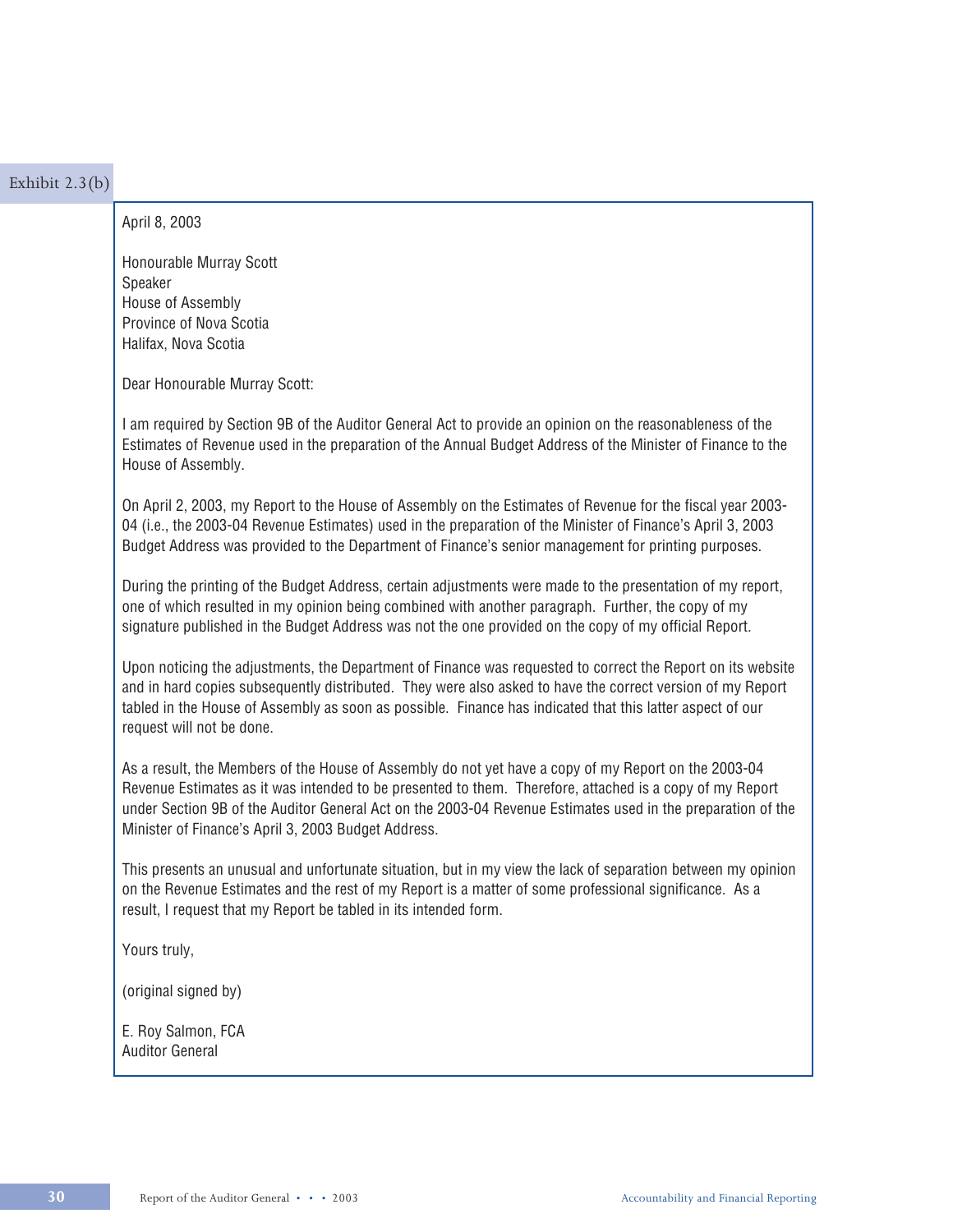# **Auditor's Report** Exhibit 2.4

To the Members of the Legislative Assembly of Nova Scotia

I have audited the consolidated statement of financial position of the Province of Nova Scotia as at March 31, 2003 and the consolidated statements of operations, change in net direct debt and cash flow for the year then ended. These statements are the responsibility of the Government of Nova Scotia, represented by the Minister of Finance. My responsibility is to express an opinion on these financial statements based on my audit.

I conducted my audit in accordance with Canadian generally accepted auditing standards. Those standards require that I plan and perform an audit to obtain reasonable assurance whether the financial statements are free of material misstatement. An audit includes examining, on a test basis, evidence supporting the amounts and disclosures in the financial statements. An audit also includes assessing the accounting principles used and significant estimates made by management, as well as evaluating the overall financial statement presentation.

In my opinion, these financial statements present fairly, in all material respects, the financial position of the Province of Nova Scotia as at March 31, 2003 and the results of its operations, changes in net direct debt and cash flows for the year then ended in accordance with Canadian generally accepted accounting principles for the public sector.

E. Roy Salmon, FCA Auditor General

Halifax, Nova Scotia July 15, 2003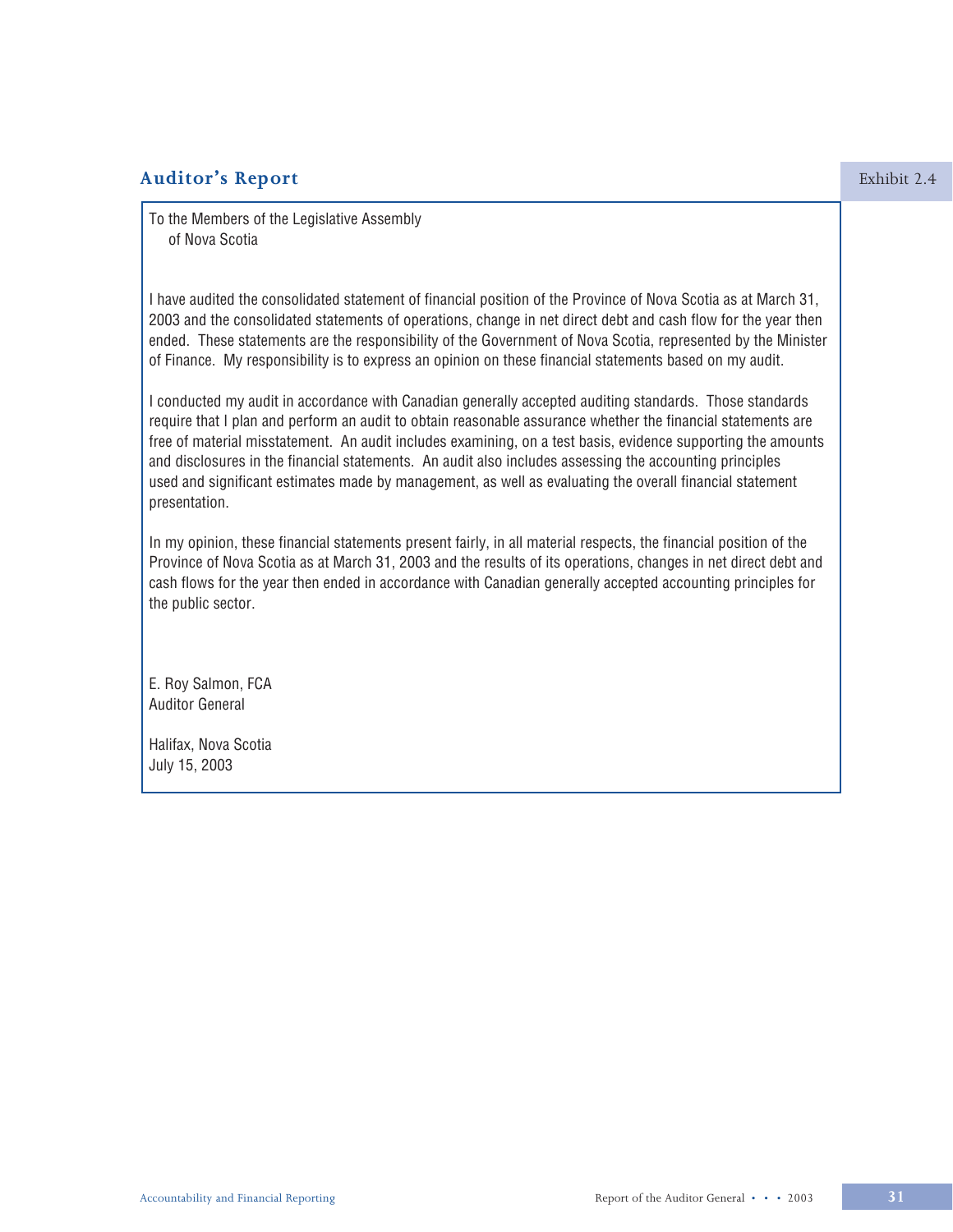# **Estimated Additional Retirement Benefit**<sup>(1)</sup> Obligations to be Exhibit 2.5 **Accounted for under Revised Accounting Standard PS3250**

|  |                                                                | Actuarial                        | % Allocation of Premiums |           | Actuarial                                              |                                        |
|--|----------------------------------------------------------------|----------------------------------|--------------------------|-----------|--------------------------------------------------------|----------------------------------------|
|  |                                                                | Obligation<br><b>March 31/03</b> | Employer                 | Pensioner | Estimates of<br><b>Current Service</b><br>Cost 2002-03 | <b>Actual Interest</b><br>Cost 2002-03 |
|  | <b>Public Service</b><br><b>Superannuation Plan</b>            | \$170,177,549                    | 65%                      | 35%       | \$<br>5,240,000                                        | \$<br>9,911,000                        |
|  | Members' Retiring<br>Allowance Act                             | 1,091,052                        | 65%                      | 35%       | 59,200                                                 | 70,095                                 |
|  | Teachers' Pension Plan                                         | 326,375,829                      | 100%                     | $0\%$     | 9,821,000                                              | 19,890,000                             |
|  | <b>Sydney Steel Corporation</b><br><b>Superannuation Plans</b> | 20,373,000<br>\$518,017,430      | $100\%^{(2)}$            | $0\%$     | 15,120,200<br>S.                                       | 1,056,706<br>\$30,927,801              |
|  |                                                                |                                  |                          |           |                                                        |                                        |

- *(1) Includes health and dental benefits and, for certain Sysco pensioners, life insurance coverage as well.*
- *(2) Sysco pensioners contribute a nominal amount each month toward their prescription drug plan. Coverage under this plan ceases at age 65. Life insurance benefits are fully paid by the Province.*